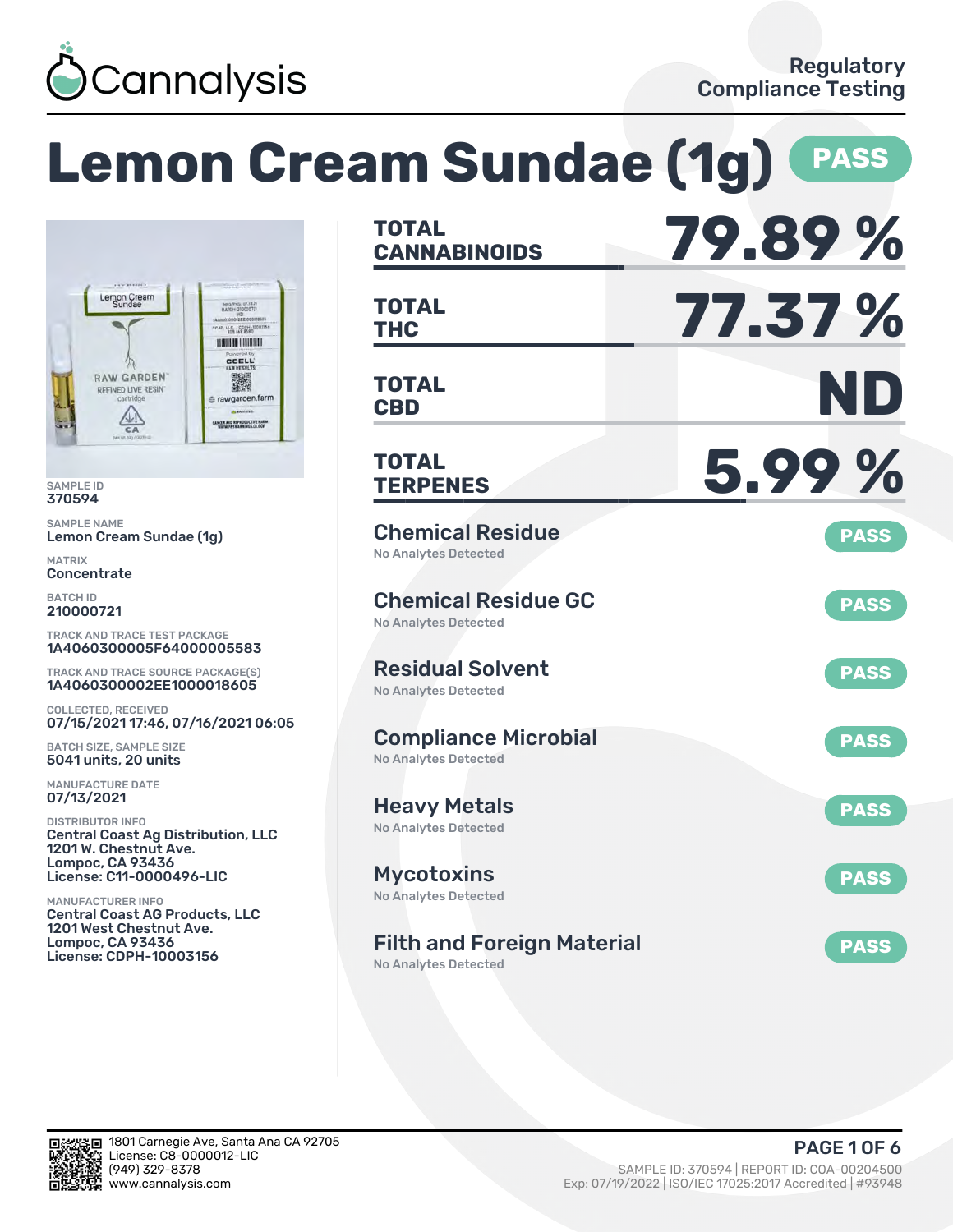

# CANNABINOID ANALYSIS

Total THC,CBD value(s) have been decarboxylated.

| TOTAL THC:          | 773.7 mg/g (77.37 %), 773.7 mg per package |
|---------------------|--------------------------------------------|
| TOTAL CBD:          | ND.                                        |
| TOTAL CANNABINOIDS: | 798.9 mg/g (79.89 %)                       |

UNIT OF MEASUREMENT: Milligrams per Gram(mg/g)

| <b>RESULT</b>         | LOD    | <b>LLOO</b> |                                                          |                      | <b>LOD</b>    | LL <sub>00</sub> |
|-----------------------|--------|-------------|----------------------------------------------------------|----------------------|---------------|------------------|
| 8.305 mg/g (0.8305 %) | 0.2000 |             | CBD <sub>v</sub>                                         | ND                   | 0.2000        | 0.4000           |
| 766.4 mg/g (76.64 %)  | 0.2000 |             | CBGa                                                     | ND                   | 0.2000        | 0.4000           |
| ND                    | 0.2000 |             | CBG                                                      | 24.12 mg/g (2.412 %) | 0.2000        | 0.4000           |
| ND                    | 0.2000 |             | CBN                                                      | ND                   | 0.2000        | 0.4000           |
| ND                    | 0.2000 |             | CBC                                                      | ND                   | 0.2000        | 0.4000           |
| <b>ND</b>             | 0.2000 |             |                                                          |                      |               |                  |
|                       |        |             | 0.4000<br>0.4000<br>0.4000<br>0.4000<br>0.4000<br>0.4000 | <b>ANALYTE</b>       | <b>RESULT</b> |                  |

#### ADDITIONAL INFORMATION

| Method:              | SOP-TECH-001 | Sample Prepped: 07/16/2021 12:48 |                                   | Sample Approved: 07/17/2021 10:18  |  |
|----------------------|--------------|----------------------------------|-----------------------------------|------------------------------------|--|
| Instrument: UPLC-DAD |              |                                  | Sample Analyzed: 07/16/2021 12:49 | Prep-Analytical Batch: 31077-25236 |  |



### TERPENE ANALYSIS

UNIT OF MEASUREMENT: Milligrams per Gram(mg/g)

|  | TUTAL TERPENES: |  |
|--|-----------------|--|
|  |                 |  |

TOTAL TERPENES: 59.95 mg/g (5.995 %)

| <b>ANALYTE</b>          | <b>RESULT</b>                                                                                                      | <b>LOD</b> | <b>LLOQ</b> | <b>ANALYTE</b>         | <b>RESULT</b>                                       | <b>LOD</b> | <b>LLOQ</b> |
|-------------------------|--------------------------------------------------------------------------------------------------------------------|------------|-------------|------------------------|-----------------------------------------------------|------------|-------------|
| 3-Carene                | ND.                                                                                                                | 1.000      | 2.500       | Alpha bisabolol        | <b>ND</b>                                           | 0.1000     | 0.5000      |
| Alpha cedrene           | ND.                                                                                                                | 1.000      | 2.500       | Alpha humulene         | 1.889 mg/g (0.1889 %)                               | 0.5000     | 1.000       |
| Alpha pinene            | 3.191 mg/g (0.3191 %)                                                                                              | 0.1000     | 1.000       | Alpha terpinene        | <b>ND</b>                                           | 0.5000     | 1.000       |
| Alpha terpineol         | 1.081 mg/g $(0.1081\%)$                                                                                            | 0.3260     | 0.6520      | Beta caryophyllene     | 8.720 mg/g (0.8720 %)                               | 0.5000     | 1.000       |
| Beta myrcene            | 22.56 mg/g (2.256 %)                                                                                               | 0.5000     | 1.000       | Beta pinene            | 2.438 mg/g $(0.2438\%)$                             | 0.6070     | 1.214       |
| Borneol                 | <b>ND</b>                                                                                                          | 1.000      | 2.500       | Camphene               | <b>ND</b>                                           | 0.5000     | 1.000       |
| Camphor                 | <b>ND</b>                                                                                                          | 0.1000     | 0.5000      | Caryophyllene oxide ND |                                                     | 0.5000     | 2.500       |
| Cedrol                  | <b>ND</b>                                                                                                          | 0.5000     | 1.000       | Cis geraniol           | <b>ND</b>                                           | 1.000      | 2.500       |
| Cis nerolidol           | ND.                                                                                                                | 2.500      | 5.000       | Eucalyptol             | <b>ND</b>                                           | 0.1000     | 0.5000      |
| Fenchol                 | 1.497 mg/g (0.1497 %)                                                                                              | 0.5000     | 1.000       | Fenchone               | <lloq< td=""><td>0.1000</td><td>0.5000</td></lloq<> | 0.1000     | 0.5000      |
| Gamma terpinene         | <b>ND</b>                                                                                                          | 0.1000     | 0.5000      | Gamma terpineol        | <b>ND</b>                                           | 0.2090     | 0.5230      |
| Geranyl acetate         | <b>ND</b>                                                                                                          | 0.1000     | 0.5000      | Guaiol                 | <b>ND</b>                                           | 2.500      | 5.000       |
| Isoborneol              | <b>ND</b>                                                                                                          | 0.5000     | 1.000       | Isopulegol             | <b>ND</b>                                           | 2.500      | 5.000       |
| Limonene                | 10.59 mg/g (1.059 %)                                                                                               | 0.5000     | 2.500       | Linalool               | 3.302 mg/g $(0.3302\%)$                             | 0.5000     | 1.000       |
| Menthol                 | <b>ND</b>                                                                                                          | 1.000      | 2.500       | Ocimene 1              | <b>ND</b>                                           | 0.1550     | 0.3100      |
| Ocimene <sub>2</sub>    | <lloq< td=""><td>0.3450</td><td>1.725</td><td>P-cymene</td><td><b>ND</b></td><td>0.5230</td><td>1.045</td></lloq<> | 0.3450     | 1.725       | P-cymene               | <b>ND</b>                                           | 0.5230     | 1.045       |
| P-mentha-1,5-diene ND   |                                                                                                                    | 0.5000     | 1.000       | Pulegone               | <b>ND</b>                                           | 0.1000     | 0.5000      |
| Sabinene                | <b>ND</b>                                                                                                          | 0.5000     | 1.000       | Terpinolene            | 4.679 mg/g (0.4679 %)                               | 0.1000     | 0.5000      |
| Trans beta farnesene ND |                                                                                                                    | 2.500      | 5.000       | Trans geraniol         | <b>ND</b>                                           | 0.5000     | 2.500       |
| Trans nerolidol         | <b>ND</b>                                                                                                          | 0.5000     | 2.500       | Valencene              | <b>ND</b>                                           | 0.5000     | 1.000       |

| <b>ANALYTE</b>      | <b>RESULT</b>                                       | LOD    | <b>LLOO</b> |
|---------------------|-----------------------------------------------------|--------|-------------|
| Alpha bisabolol     | <b>ND</b>                                           | 0.1000 | 0.5000      |
| Alpha humulene      | 1.889 mg/g $(0.1889%)$                              | 0.5000 | 1.000       |
| Alpha terpinene     | <b>ND</b>                                           | 0.5000 | 1.000       |
| Beta caryophyllene  | 8.720 mg/g (0.8720 %)                               | 0.5000 | 1.000       |
| Beta pinene         | 2.438 mg/g (0.2438 %)                               | 0.6070 | 1.214       |
| Camphene            | <b>ND</b>                                           | 0.5000 | 1.000       |
| Caryophyllene oxide | <b>ND</b>                                           | 0.5000 | 2.500       |
| Cis geraniol        | <b>ND</b>                                           | 1.000  | 2.500       |
| Eucalyptol          | <b>ND</b>                                           | 0.1000 | 0.5000      |
| Fenchone            | <lloq< td=""><td>0.1000</td><td>0.5000</td></lloq<> | 0.1000 | 0.5000      |
| Gamma terpineol     | <b>ND</b>                                           | 0.2090 | 0.5230      |
| Guaiol              | <b>ND</b>                                           | 2.500  | 5.000       |
| Isopulegol          | <b>ND</b>                                           | 2.500  | 5.000       |
| Linalool            | 3.302 mg/g $(0.3302 \%)$                            | 0.5000 | 1.000       |
| Ocimene 1           | <b>ND</b>                                           | 0.1550 | 0.3100      |
| P-cymene            | <b>ND</b>                                           | 0.5230 | 1.045       |
| Pulegone            | <b>ND</b>                                           | 0.1000 | 0.5000      |
| Terpinolene         | 4.679 mg/g $(0.4679\%)$                             | 0.1000 | 0.5000      |
| Trans geraniol      | ND                                                  | 0.5000 | 2.500       |
| Valencene           | <b>ND</b>                                           | 0.5000 | 1.000       |

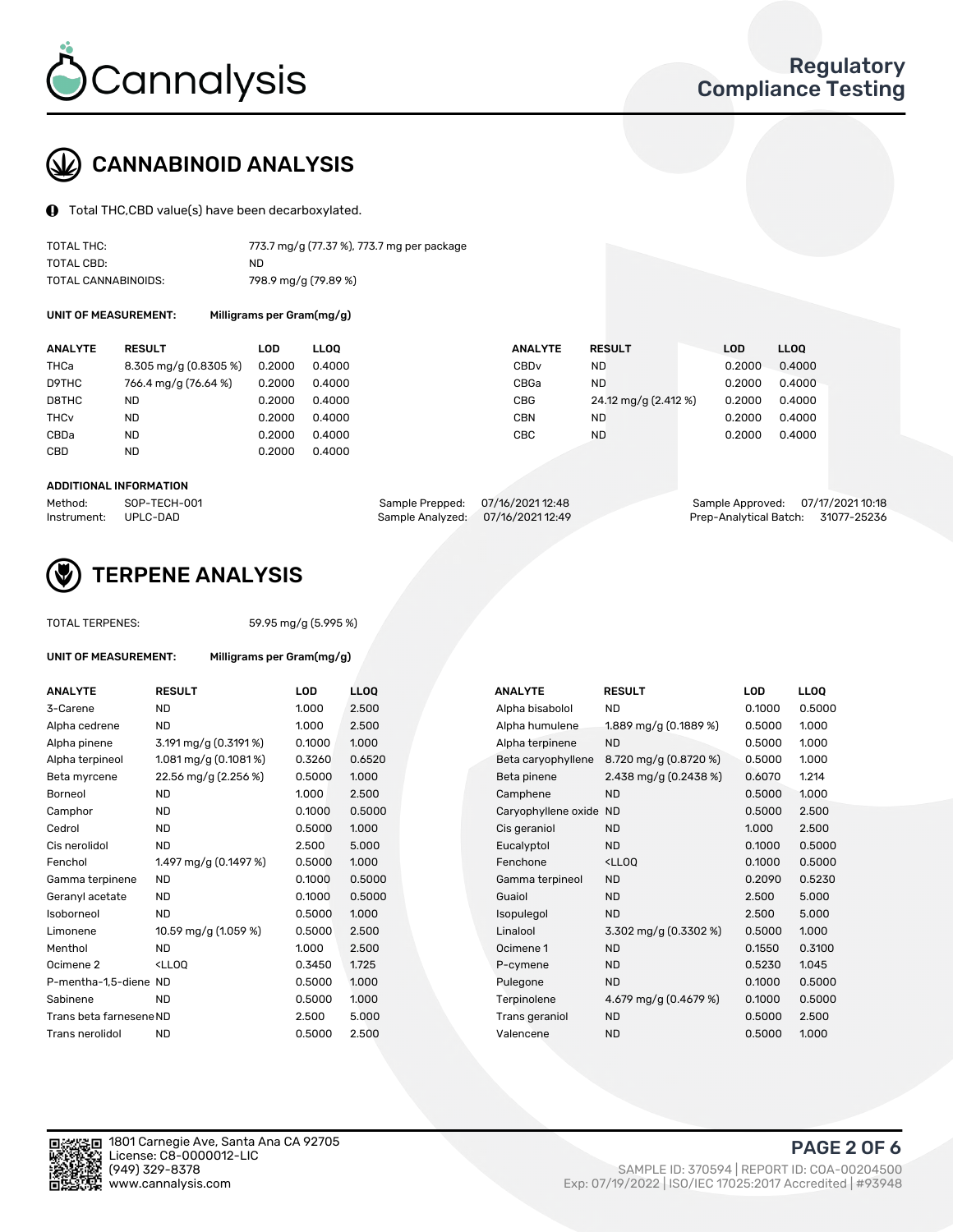

### Regulatory Compliance Testing

#### ADDITIONAL INFORMATION

Method: SOP-TECH-027 Sample Prepped: 07/16/2021 15:02 Sample Approved: 07/17/2021 14:35 Prep-Analytical Batch: 31085-25242



CHEMICAL RESIDUE ANALYSIS PASS

UNIT OF MEASUREMENT: Micrograms per Gram(ug/g)

| <b>ANALYTE</b>    | <b>RESULT</b> | LOD    | <b>LLOQ</b> | <b>ACTION LEVEL</b> |      | <b>ANALYTE</b>      | <b>RESULT</b> | LOD    | <b>LLOQ</b> | <b>ACTION LEVEL</b> |      |
|-------------------|---------------|--------|-------------|---------------------|------|---------------------|---------------|--------|-------------|---------------------|------|
| Abamectin         | <b>ND</b>     | 0.0200 | 0.0400      | 0.1000              | Pass | Acephate            | <b>ND</b>     | 0.0200 | 0.0400      | 0.1000              | Pass |
| Acequinocyl       | <b>ND</b>     | 0.0200 | 0.0400      | 0.1000              | Pass | Acetamiprid         | <b>ND</b>     | 0.0200 | 0.0400      | 0.1000              | Pass |
| Aldicarb          | <b>ND</b>     | 0.0200 | 0.0400      | 0.0                 | Pass | Azoxystrobin        | <b>ND</b>     | 0.0200 | 0.0400      | 0.1000              | Pass |
| Bifenazate        | <b>ND</b>     | 0.0200 | 0.0400      | 0.1000              | Pass | <b>Bifenthrin</b>   | <b>ND</b>     | 0.0200 | 0.0400      | 3.000               | Pass |
| <b>Boscalid</b>   | <b>ND</b>     | 0.0200 | 0.0400      | 0.1000              | Pass | Carbarvl            | <b>ND</b>     | 0.0200 | 0.0400      | 0.5000              | Pass |
| Carbofuran        | <b>ND</b>     | 0.0200 | 0.0400      | 0.0                 | Pass | Chlorantraniliprole | <b>ND</b>     | 0.0200 | 0.0400      | 10.00               | Pass |
| Clofentezine      | <b>ND</b>     | 0.0200 | 0.0400      | 0.1000              | Pass | Coumaphos           | <b>ND</b>     | 0.0200 | 0.0400      | 0.0                 | Pass |
| Cyfluthrin        | <b>ND</b>     | 0.4000 | 1.000       | 2.000               | Pass | Cypermethrin        | <b>ND</b>     | 0.4000 | 1.000       | 1.000               | Pass |
| Daminozide        | <b>ND</b>     | 0.0200 | 0.0400      | 0.0                 | Pass | Diazinon            | <b>ND</b>     | 0.0200 | 0.0400      | 0.1000              | Pass |
| <b>Dichlorvos</b> | <b>ND</b>     | 0.0200 | 0.0400      | 0.0                 | Pass | Dimethoate          | <b>ND</b>     | 0.0200 | 0.0400      | 0.0                 | Pass |
| Dimethomorph      | <b>ND</b>     | 0.0200 | 0.0400      | 2.000               | Pass | <b>Ethoprophos</b>  | <b>ND</b>     | 0.0200 | 0.0400      | 0.0                 | Pass |
| Etofenprox        | <b>ND</b>     | 0.0200 | 0.0400      | 0.0                 | Pass | Etoxazole           | <b>ND</b>     | 0.0200 | 0.0400      | 0.1000              | Pass |
| Fenhexamid        | <b>ND</b>     | 0.0200 | 0.0400      | 0.1000              | Pass | Fenoxycarb          | <b>ND</b>     | 0.0200 | 0.0400      | 0.0                 | Pass |
| Fenpyroximate     | <b>ND</b>     | 0.0200 | 0.0400      | 0.1000              | Pass | Fipronil            | <b>ND</b>     | 0.0400 | 0.1000      | 0.0                 | Pass |
| Flonicamid        | <b>ND</b>     | 0.0200 | 0.0400      | 0.1000              | Pass | Fludioxonil         | <b>ND</b>     | 0.0200 | 0.0400      | 0.1000              | Pass |
| Hexythiazox       | <b>ND</b>     | 0.0200 | 0.0400      | 0.1000              | Pass | Imazalil            | <b>ND</b>     | 0.0200 | 0.0400      | 0.0                 | Pass |
| Imidacloprid      | <b>ND</b>     | 0.0200 | 0.0400      | 5.000               | Pass | Kresoxim methyl     | <b>ND</b>     | 0.0200 | 0.0400      | 0.1000              | Pass |
| Malathion         | <b>ND</b>     | 0.0200 | 0.0400      | 0.5000              | Pass | Metalaxyl           | <b>ND</b>     | 0.0200 | 0.0400      | 2.000               | Pass |
| Methiocarb        | <b>ND</b>     | 0.0200 | 0.0400      | 0.0                 | Pass | Methomyl            | <b>ND</b>     | 0.0200 | 0.0400      | 1.000               | Pass |
| Mevinphos         | <b>ND</b>     | 0.0200 | 0.0400      | 0.0                 | Pass | Myclobutanil        | <b>ND</b>     | 0.0200 | 0.0400      | 0.1000              | Pass |
| Naled             | <b>ND</b>     | 0.0200 | 0.0400      | 0.1000              | Pass | Oxamyl              | <b>ND</b>     | 0.0200 | 0.0400      | 0.5000              | Pass |
| Paclobutrazol     | <b>ND</b>     | 0.0200 | 0.0400      | 0.0                 | Pass | Permethrins         | <b>ND</b>     | 0.0400 | 0.1000      | 0.5000              | Pass |
| Phosmet           | <b>ND</b>     | 0.0200 | 0.0400      | 0.1000              | Pass | Piperonyl butoxide  | <b>ND</b>     | 0.0200 | 0.0400      | 3.000               | Pass |
| Prallethrin       | <b>ND</b>     | 0.0200 | 0.0400      | 0.1000              | Pass | Propiconazole       | <b>ND</b>     | 0.0200 | 0.0400      | 0.1000              | Pass |
| Propoxur          | <b>ND</b>     | 0.0200 | 0.0400      | 0.0                 | Pass | Pyrethrins          | <b>ND</b>     | 0.0200 | 0.0400      | 0.5000              | Pass |
| Pyridaben         | <b>ND</b>     | 0.0200 | 0.0400      | 0.1000              | Pass | Spinetoram          | <b>ND</b>     | 0.0200 | 0.0400      | 0.1000              | Pass |
| Spinosad          | <b>ND</b>     | 0.0300 | 0.0700      | 0.1000              | Pass | Spiromesifen        | <b>ND</b>     | 0.0200 | 0.0400      | 0.1000              | Pass |
| Spirotetramat     | <b>ND</b>     | 0.0200 | 0.0400      | 0.1000              | Pass | Spiroxamine         | <b>ND</b>     | 0.0200 | 0.0400      | 0.0                 | Pass |
| Tebuconazole      | <b>ND</b>     | 0.0200 | 0.0400      | 0.1000              | Pass | Thiacloprid         | <b>ND</b>     | 0.0200 | 0.0400      | 0.0                 | Pass |
| Thiamethoxam      | <b>ND</b>     | 0.0200 | 0.0400      | 5.000               | Pass | Trifloxystrobin     | <b>ND</b>     | 0.0200 | 0.0400      | 0.1000              | Pass |

### ADDITIONAL INFORMATION

Method: SOP-TECH-002 Sample Prepped: 07/16/2021 17:05 Sample Approved: 07/19/2021 12:05<br>Instrument: LC-MS/MS Sample Analyzed: 07/16/2021 17:07 Prep-Analytical Batch: 31091-25250 Prep-Analytical Batch: 31091-25250

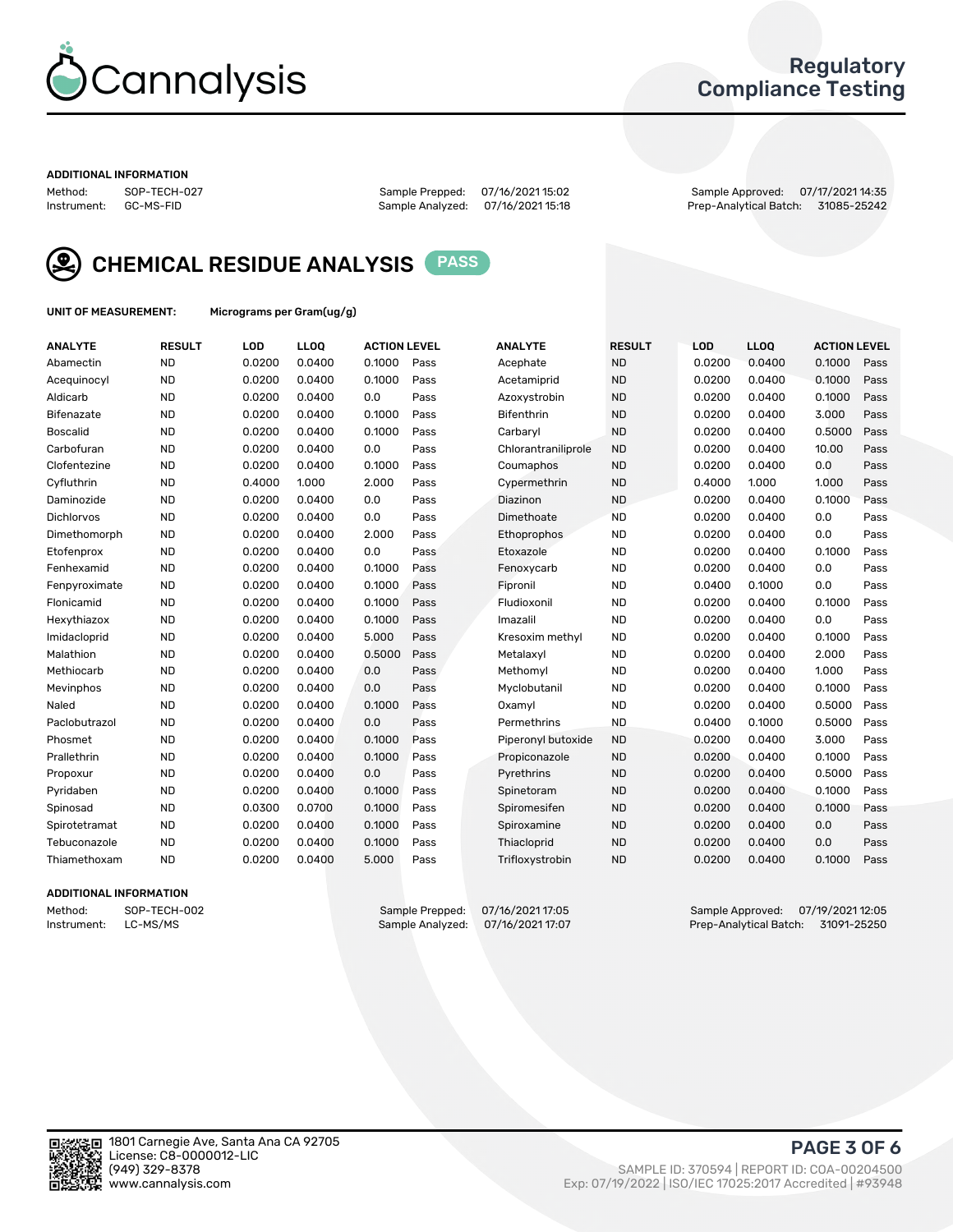

## CHEMICAL RESIDUE GC ANALYSIS PASS

| UNIT OF MEASUREMENT: | Micrograms per Gram(ug/g) |
|----------------------|---------------------------|
|                      |                           |

| <b>ANALYTE</b>         | <b>RESULT</b> | LOD    | LLOO   | <b>ACTION LEVEL</b> |                  | <b>ANALYTE</b>   | <b>RESULT</b> | LOD    | <b>LLOO</b>            | <b>ACTION LEVEL</b> |      |
|------------------------|---------------|--------|--------|---------------------|------------------|------------------|---------------|--------|------------------------|---------------------|------|
| Captan                 | <b>ND</b>     | 0.1000 | 0.2000 | 0.7000              | Pass             | Chlordane        | <b>ND</b>     | 0.0109 | 0.0136                 | 0.0                 | Pass |
| Methyl parathion       | <b>ND</b>     | 0.0400 | 0.1000 | 0.0                 | Pass             | <b>PCNB</b>      | <b>ND</b>     | 0.0200 | 0.0400                 | 0.1000              | Pass |
| Chlorfenapyr           | ND            | 0.0800 | 0.1000 | 0.0                 | Pass             | Chlorpyrifos     | <b>ND</b>     | 0.0800 | 0.1000                 | 0.0                 | Pass |
|                        |               |        |        |                     |                  |                  |               |        |                        |                     |      |
| ADDITIONAL INFORMATION |               |        |        |                     |                  |                  |               |        |                        |                     |      |
| Method:                | SOP-TECH-010  |        |        |                     | Sample Prepped:  | 07/16/2021 17:05 |               |        | Sample Approved:       | 07/17/2021 15:55    |      |
| Instrument:            | GC-MS/MS      |        |        |                     | Sample Analyzed: | 07/16/2021 17:07 |               |        | Prep-Analytical Batch: | 31092-25251         |      |

### RESIDUAL SOLVENT ANALYSIS PASS

UNIT OF MEASUREMENT: Micrograms per Gram(ug/g)

| <b>ANALYTE</b>       | <b>RESULT</b> | <b>LOD</b> | <b>LLOO</b> | <b>ACTION LEVEL</b> |      | <b>ANALYTE</b>           | <b>RESULT</b> | LOD    | <b>LLOO</b> | <b>ACTION LEVEL</b> |      |
|----------------------|---------------|------------|-------------|---------------------|------|--------------------------|---------------|--------|-------------|---------------------|------|
| Acetone              | <b>ND</b>     | 50.00      | 100.0       | 5000                | Pass | Acetonitrile             | <b>ND</b>     | 50.00  | 100.0       | 410.0               | Pass |
| Benzene              | <b>ND</b>     | 0.5000     | 1.000       | 1.000               | Pass | <b>Butane</b>            | <b>ND</b>     | 50.00  | 100.0       | 5000                | Pass |
| Chloroform           | <b>ND</b>     | 0.5000     | 1.000       | 1.000               | Pass | Ethanol                  | <b>ND</b>     | 50.00  | 100.0       | 5000                | Pass |
| <b>Ethyl Acetate</b> | <b>ND</b>     | 50.00      | 100.0       | 5000                | Pass | <b>Ethyl Ether</b>       | <b>ND</b>     | 50.00  | 100.0       | 5000                | Pass |
| Ethylene oxide       | <b>ND</b>     | 0.5000     | 1.000       | 1.000               | Pass | Heptane                  | <b>ND</b>     | 50.00  | 100.0       | 5000                | Pass |
| Hexane               | <b>ND</b>     | 50.00      | 100.0       | 290.0               | Pass | <b>Isopropyl Alcohol</b> | <b>ND</b>     | 50.00  | 100.0       | 5000                | Pass |
| Methanol             | <b>ND</b>     | 50.00      | 100.0       | 3000                | Pass | Methylene chloride       | <b>ND</b>     | 0.5000 | 1.000       | 1.000               | Pass |
| Pentane              | <b>ND</b>     | 50.00      | 100.0       | 5000                | Pass | Propane                  | <b>ND</b>     | 50.00  | 200.0       | 5000                | Pass |
| Toluene              | <b>ND</b>     | 50.00      | 100.0       | 890.0               | Pass | Xvlenes                  | <b>ND</b>     | 50.08  | 100.0       | 2170                | Pass |
| Trichloroethylene    | <b>ND</b>     | 0.5000     | 1.000       | 1.000               | Pass | 1.2-Dichloroethane       | <b>ND</b>     | 0.5000 | 1.000       | 1.000               | Pass |

#### ADDITIONAL INFORMATION

Method: SOP-TECH-021 Sample Prepped: 07/16/2021 15:05 Sample Approved: 07/17/2021 14:13<br>Instrument: HS-GC-MS/FID Sample Analyzed: 07/16/2021 15:17 Prep-Analytical Batch: 31082-25241 Prep-Analytical Batch: 31082-25241



UNIT OF MEASUREMENT: Cycle Threshold (Ct)

| <b>ANALYTE</b><br><b>LLOO</b><br><b>RESULT</b><br>LOD |           |       |     | <b>ACTION LEVEL</b> | <b>ANALYTE</b>  | <b>RESULT</b>    | LOD       | <b>LLOO</b> | <b>ACTION LEVEL</b> |                  |      |
|-------------------------------------------------------|-----------|-------|-----|---------------------|-----------------|------------------|-----------|-------------|---------------------|------------------|------|
| A.fumigatus                                           | <b>ND</b> | 33.00 | 0.0 | 0.0                 | Pass            | A. flavus        | <b>ND</b> | 33.00       | 0.0                 | 0.0              | Pass |
| A. niger                                              | <b>ND</b> | 33.00 | 0.0 | 0.0                 | Pass            | A. terreus       | <b>ND</b> | 33.00       | 0.0                 | 0.0              | Pass |
| <b>STEC</b>                                           | <b>ND</b> | 33.00 | 0.0 | 0.0                 | Pass            | Salmonella spp   | <b>ND</b> | 33.00       | 0.0                 | 0.0              | Pass |
| ADDITIONAL INFORMATION                                |           |       |     |                     |                 |                  |           |             |                     |                  |      |
| SOP-TECH-016, SOP-TECH-022<br>Method:                 |           |       |     |                     | Sample Prepped: | 07/19/2021 06:50 |           |             | Sample Approved:    | 07/19/2021 13:46 |      |

Instrument: qPCR Sample Analyzed: 07/19/2021 06:59 Prep-Analytical Batch: 31110-25266

PAGE 4 OF 6

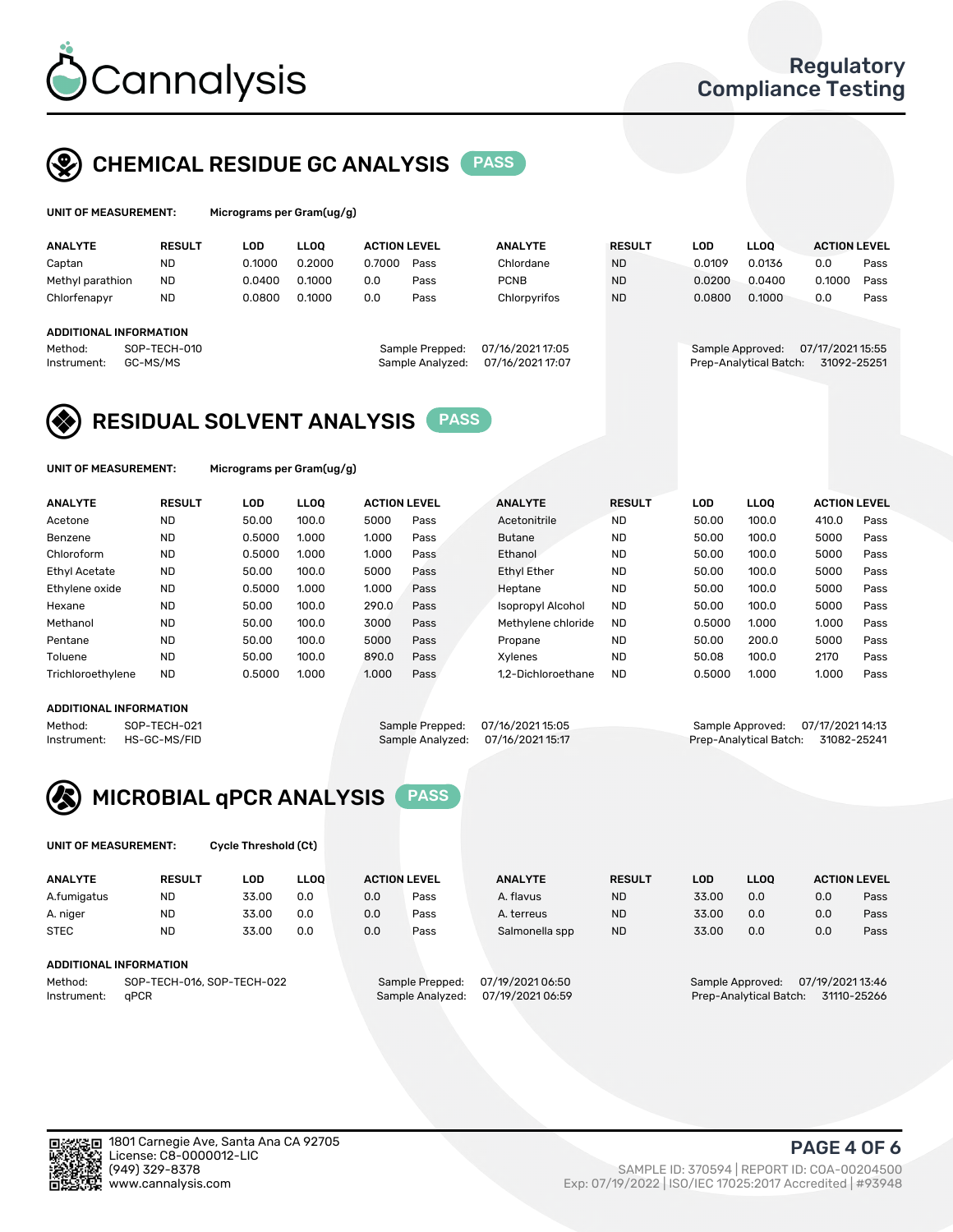



|                                                                                                                                                                                                        | UNIT OF MEASUREMENT: |               | Micrograms per Gram(ug/g) |             |                     |      |                |               |            |                                            |                                 |      |
|--------------------------------------------------------------------------------------------------------------------------------------------------------------------------------------------------------|----------------------|---------------|---------------------------|-------------|---------------------|------|----------------|---------------|------------|--------------------------------------------|---------------------------------|------|
|                                                                                                                                                                                                        | <b>ANALYTE</b>       | <b>RESULT</b> | <b>LOD</b>                | <b>LLOO</b> | <b>ACTION LEVEL</b> |      | <b>ANALYTE</b> | <b>RESULT</b> | <b>LOD</b> | <b>LLOO</b>                                | <b>ACTION LEVEL</b>             |      |
|                                                                                                                                                                                                        | Arsenic              | <b>ND</b>     | 0.0120                    | 0.1000      | 0.2000              | Pass | Cadmium        | <b>ND</b>     | 0.0072     | 0.0500                                     | 0.2000                          | Pass |
|                                                                                                                                                                                                        | Lead                 | <b>ND</b>     | 0.0068                    | 0.0500      | 0.5000              | Pass | Mercury        | <b>ND</b>     | 0.0060     | 0.0500                                     | 0.1000                          | Pass |
| ADDITIONAL INFORMATION<br>07/17/2021 11:41<br>SOP-TECH-013<br>Method:<br>Sample Prepped:<br>07/17/2021 13:21<br>Sample Analyzed:<br>ICP-MS<br>Instrument:<br><b>MYCOTOXINS ANALYSIS</b><br><b>PASS</b> |                      |               |                           |             |                     |      |                |               |            | Sample Approved:<br>Prep-Analytical Batch: | 07/19/2021 10:33<br>31094-25254 |      |

| UNIT OF MEASUREMENT: |  |  |  |
|----------------------|--|--|--|
|                      |  |  |  |

**IF MEASUREMENT:** Micrograms per Kilogram(ug/kg)

| <b>ANALYTE</b>          | <b>RESULT</b> | LOD   | <b>LLOO</b> | <b>ACTION LEVEL</b> |      | <b>ANALYTE</b> | <b>RESULT</b> | LOD   | <b>LLOO</b> | <b>ACTION LEVEL</b> |      |
|-------------------------|---------------|-------|-------------|---------------------|------|----------------|---------------|-------|-------------|---------------------|------|
| Aflatoxin B1            | <b>ND</b>     | 1.000 | 2.000       |                     | N/A  | Aflatoxin B2   | <b>ND</b>     | 2.000 | 5.000       |                     | N/A  |
| Aflatoxin G1            | <b>ND</b>     | 2.000 | 5.000       |                     | N/A  | Aflatoxin G2   | <b>ND</b>     | 2.000 | 5.000       |                     | N/A  |
| <b>Total Aflatoxins</b> | <b>ND</b>     | 10.00 | 14.00       | 20.00               | Pass | Ochratoxin A   | <b>ND</b>     | 1.000 | 2.000       | 20.00               | Pass |
|                         |               |       |             |                     |      |                |               |       |             |                     |      |

#### ADDITIONAL INFORMATION

Method: SOP-TECH-020 Sample Prepped: 07/16/2021 13:00 Sample Approved: 07/19/2021 09:57 Instrument: LC-MS/MS Sample Analyzed: 07/16/2021 13:50 Prep-Analytical Batch: 31079-25237

# FILTH & FOREIGN MATERIAL ANALYSIS PASS

UNIT OF MEASUREMENT: Filth and Foreign Matter (%, #/3g)

| <b>ANALYTE</b>                                              | <b>RESULT</b> | LOD | LLOO | <b>ACTION LEVEL</b> |                                     | <b>ANALYTE</b>                       | <b>RESULT</b> | LOD | <b>LLOO</b>                                | <b>ACTION LEVEL</b>             |      |
|-------------------------------------------------------------|---------------|-----|------|---------------------|-------------------------------------|--------------------------------------|---------------|-----|--------------------------------------------|---------------------------------|------|
| IF RH ME                                                    | <b>ND</b>     | 0.0 | 0.0  | 1.000               | Pass                                | <b>IFM</b>                           | <b>ND</b>     | 0.0 | 0.0                                        | 25.00                           | Pass |
| Mold                                                        | <b>ND</b>     | 0.0 | 0.0  | 25.00               | Pass                                | <b>SSCD</b>                          | <b>ND</b>     | 0.0 | 0.0                                        | 25.00                           | Pass |
| ADDITIONAL INFORMATION                                      |               |     |      |                     |                                     |                                      |               |     |                                            |                                 |      |
| SOP-TECH-009<br>Method:<br>Instrument:<br>Visual Inspection |               |     |      |                     | Sample Prepped:<br>Sample Analyzed: | 07/16/2021 11:13<br>07/16/2021 11:19 |               |     | Sample Approved:<br>Prep-Analytical Batch: | 07/16/2021 11:32<br>31072-25232 |      |